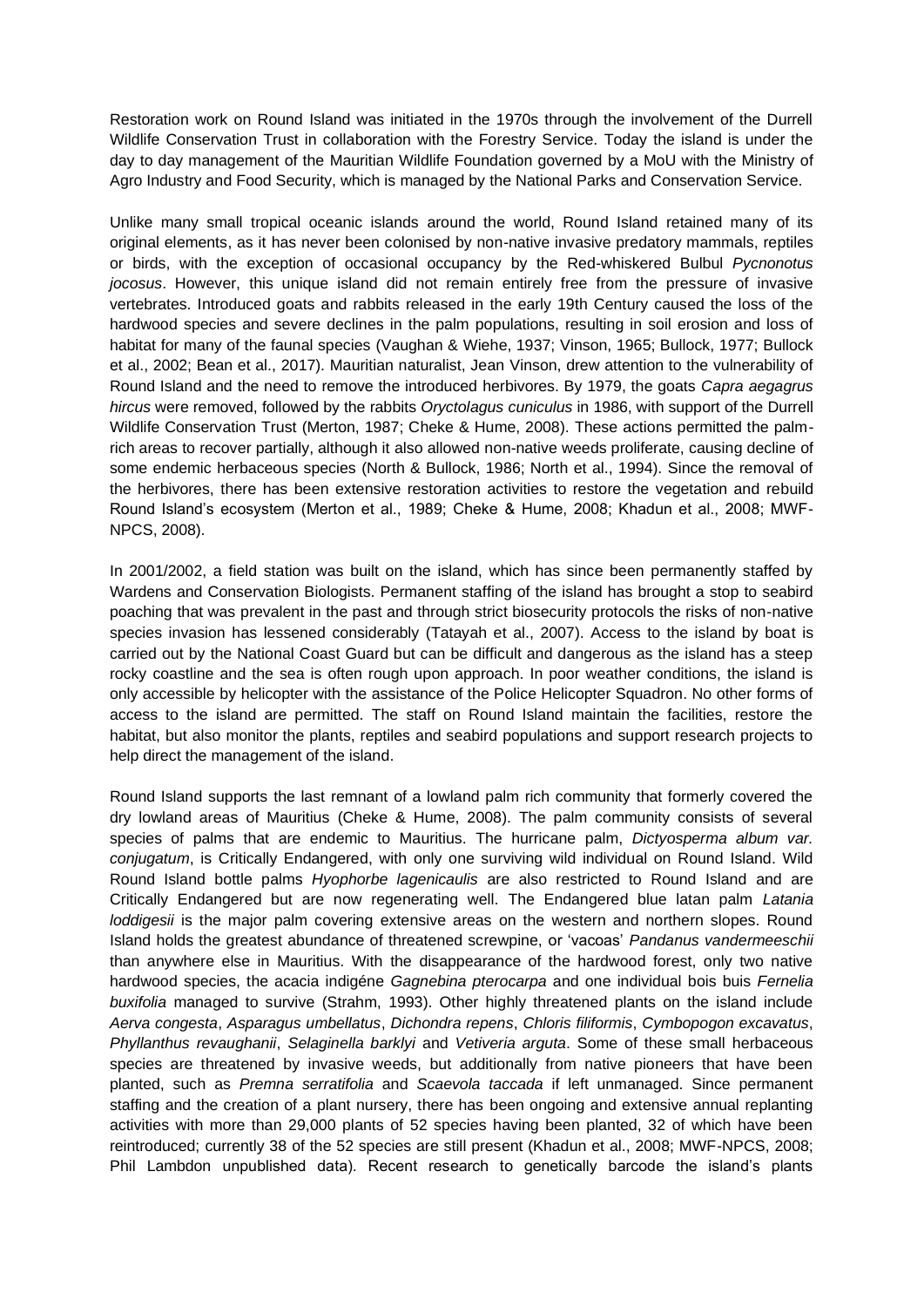demonstrated that 97 species are currently present; 31 endemic, 35 native, one cryptogenic and 29 introduced species (Moorhouse-Gann et al., 2018).

In the 1800s, rich and deep soils were recorded in some locations on Round Island, whereas other areas, such as the exposed southeast were noted as barren (Lloyd, 1846). Most of the soils on Round Island are now sandy loams with a relatively uniform texture and little structure (Johnston, 1993). Soil erosion remains a serious issue for Round Island, particularly within the gullies that act to channel sediment from the island to the sea in heavy rainfall. Sediment traps and planting efforts have been partly effective in reducing soil erosion, although it is much localised and sediment continues to be lost (Bean et al., 2017). Focused planting and soil management are required particularly within areas, such as the gullies, that are the transport mechanism for sediment loss.

Without invasive predators and the relative remoteness of Round Island, these allowed it to retain the last semi-functional reptile dominated ecosystem in the Mascarenes. The reptile community reflects what once occurred on the mainland and other offshore islands of Mauritius prior to the arrival of humans. By the 1800s, the Telfair's skink *Leiolopisma telfairii*, Günther's gecko *Phelsuma guentheri*, Durrell's night gecko *Nactus durrellorum*, Burrowing boa *Bolyeria multocarinata*, Keel-scaled boa *Casarea dussumieri* and Mauritian giant tortoises *Cylindraspis spp*., had become restricted to Round Island (Vinson & Vinson, 1969; Vinson, 1975; Arnold, 1980, 2000; Cheke & Hume, 2008; Cole, 2009). However, the tortoises went extinct in the 1840s and the last Burrowing boa was seen in 1975 and is now extinct (Lloyd, 1846; Bullock, 1977; Cole et al., 2018). Round Island also maintained three other reptiles, the Bojer's skink *Gongylomorphus bojerii*, the ornate day gecko *Phelsuma ornata*, both of which are endemic and found on other islands and for the day gecko on the mainland, and the native Bouton's skink *Cryptoblepharus boutonii* (Vinson & Vinson, 1969; Cole, 2009). By the 1970s, the abundances of the surviving reptile species were low due to the destruction of vegetation and it is likely that other endemic reptile species still found on other offshore islands and mainland were also once present, but were lost without being recorded. With the removal of the herbivores and plant restoration activities, reptile abundance has increased by over 1000% (Cole et al., 2018). Since 2006, the recovery of the reptile populations has permitted the reintroduction of some of Round Island's species back to other islands where the causes of their initial losses had been removed (Cole et al., 2009; Cole et al., 2014). With the extinction of the Mauritian tortoises, their important role in the ecosystem as grazers, browsers and seed dispersers was lost. To replace these plant-herbivore relationships in order to support the restoration of Round Island's ecosystem and after thorough research, non-native ecological replacements are being used, with the introduction of Aldabra giant tortoises *Aldabrachelys gigantea* and Madagascan radiated tortoises *Astrochelys radiata* (Griffiths et al., 2010, 2011, 2013).

Round Island is also an internationally important seabird island. The most fascinating species is the Round Island Petrel, which is a hybrid of three (possibly four) species that includes the Trindade Petrel *Pterodroma arminjoniana* (the only Indian Ocean breeding colony), the Kermadec Petrel *P. neglecta* and the Herald Petrel *P. heraldica*. Round Island is the only location in the world where a threespecies hybrid mix has been uncovered to date (Brown et al., 2009; Tatayah, 2006, 2010). Round Island also contains the largest colonies of Wedgetailed Shearwaters *Ardenna pacifica*, Red-tailed Tropicbirds *Phaethon rubricauda*, both thought to be the largest in the Indian Ocean and one of the largest colonies of White-tailed Tropicbird *P. lepturus* in the Mascarenes. The island also has the only Indian Ocean population of Bulwer's Petrel *Bulweria bulwerii*, although it consists of only a few pairs. There are also other seabird species visiting the island, such as the Black-winged Petrel *P. nigripennis* and Barau's Petrel *P. baraui*, but these consist of a small number of individuals (Tatayah, 2010).

The native Green-backed Heron, *Butorides striata* breeds on the island in small numbers and native Ruddy Turnstones *Arenaria interpres* frequent the shoreline and rocky slopes. The native Mascarene Swiftlet *Aerodramus francicus* is occasionally seen. Several transient migrant species are also detected annually (Tatayah, 2010). House Sparrows *Passer domesticus*, Zebra Doves *Geopelia*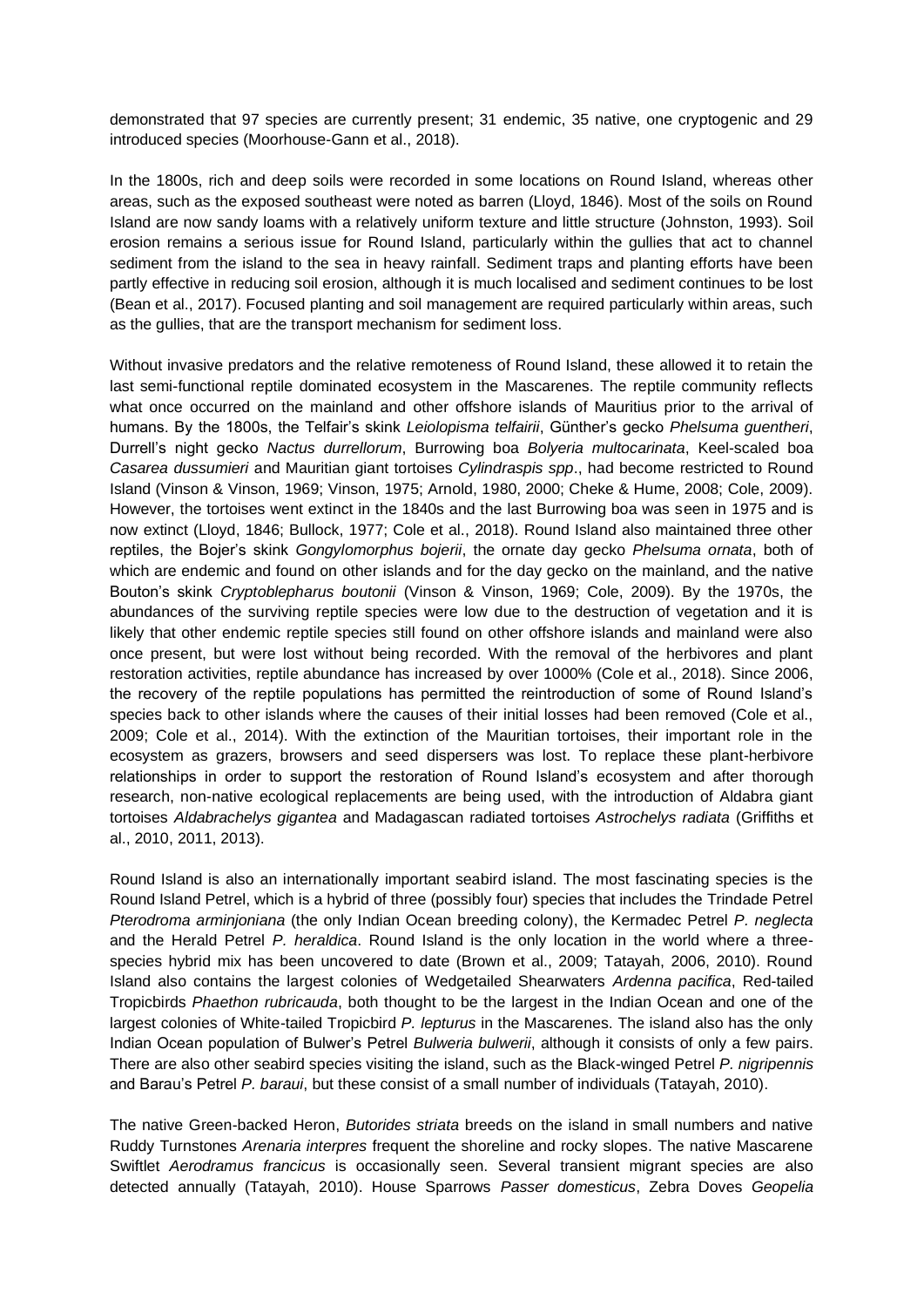*striata* and the occasional vagrant, such as the Red-whiskered Bulbul represent the only non-native invasive vertebrates on the island. From 2008 there was an attempt to eradicate House Sparrows from the island in preparation for the translocation of the Mauritius Fody *Foudia rubra*, but both attempts were unsuccessful (Bednarczuk, et al., 2010; BirdLife International, 2016).

There have been several collections of invertebrates from Round Island, with more than 400 morphospecies within 17 orders have been detected, but much remains to be identified (Zuel, 2009). In the past few decades several species have been described that are endemic to Round Island, such as the Round Island stick insect *Apterograeffea marshallae*, centipede *Rhysida jonesi* and grasshopper *Odontomelus ancestrus*, which like other, now restricted invertebrates, would have been found on the mainland and other islands (Cliquennois & Brock, 2002; Lewis, 2002; Hugel, 2014). Some species are suspected to now be missing from the island, such as the tenebrionid beetle *Pulposipes herculenaus* which is now restricted to Frégate Island in the Seychelles (Gerlach et al., 1997). However, others thought to be extinct have been rediscovered, such as the scorpion *Lychas serratus* (Nik Cole and Lorenzo Prendini unpublished data). Four species of small native land snails are known, one of which is an endemic variant restricted to Round Island, *Tropidophora fimbriata var. haemostoma* (Griffiths & Florens, 2006). The number of introduced invertebrate species is thought to be low, although the non-native and highly invasive big-headed ant *Pheidole megacephala* is the most abundant species on the island (Cole et al., 2009).

The uniqueness of Round Island makes it the focus of considerable international research and much of its secrets are still to be revealed. The protection and restoration of this precious remnant of a Mauritian ecosystem is paramount to the long-term survival of numerous plants and animals. The restoration of Round Island has been supported by monitoring and a range of studies, many of which have been opportunistic. The long-term monitoring of the reptile, seabird, plant and invertebrate communities need to be more structured to record and understand how the communities develop and to measure the impacts of introductions on the plant and animal communities. The restoration programme is proving exceptionally valuable as we start to unravel its secrets and to use the knowledge to restore other islands around Mauritius and elsewhere.

## REFERENCES:

AGRER. (2004). The Islets National Park Strategic Plan: Development of a Management Plan for the Conservation and Management of Offshore Islets for the Republic of Mauritius. AGRER Ltd.

Arnold, E.N. (1980) Recently extinct reptile populations from Mauritius and Réunion, Indian Ocean. Journal of Zoology, 191, 33-47.

Arnold, E.N. (2000). Using fossils and phylogenies to understand evolution of reptile communities on islands. In Isolated Vertebrate Communities in the Tropics (ed G. Rheinwold), Vol. 46, pp. 309-323. Bonner Zoologische Monographien.

Bean, T.A., Sumner, P.D., Boojhawon, R., Tatayah, V., Khadun, A.K., Hedding, D.W., Rughooputh, S.D.D.V., & Nel, V. (2017). Bedrockincised gully erosion phenomena on Round Island, Mauritius. Catena, 151, 107–117.

Bednarczuk, E., Feare, C.J., Lovibond, S., Tatayah, V., & Jones, C.G. (2010). Attempted eradication of house sparrows Passer domesticus from Round Island (Mauritius), Indian Ocean. Conservation Evidence, 7, 75-86.

BirdLife International (2017) BirdLife International (2017) Important Bird Areas. http://www.birdlife.org.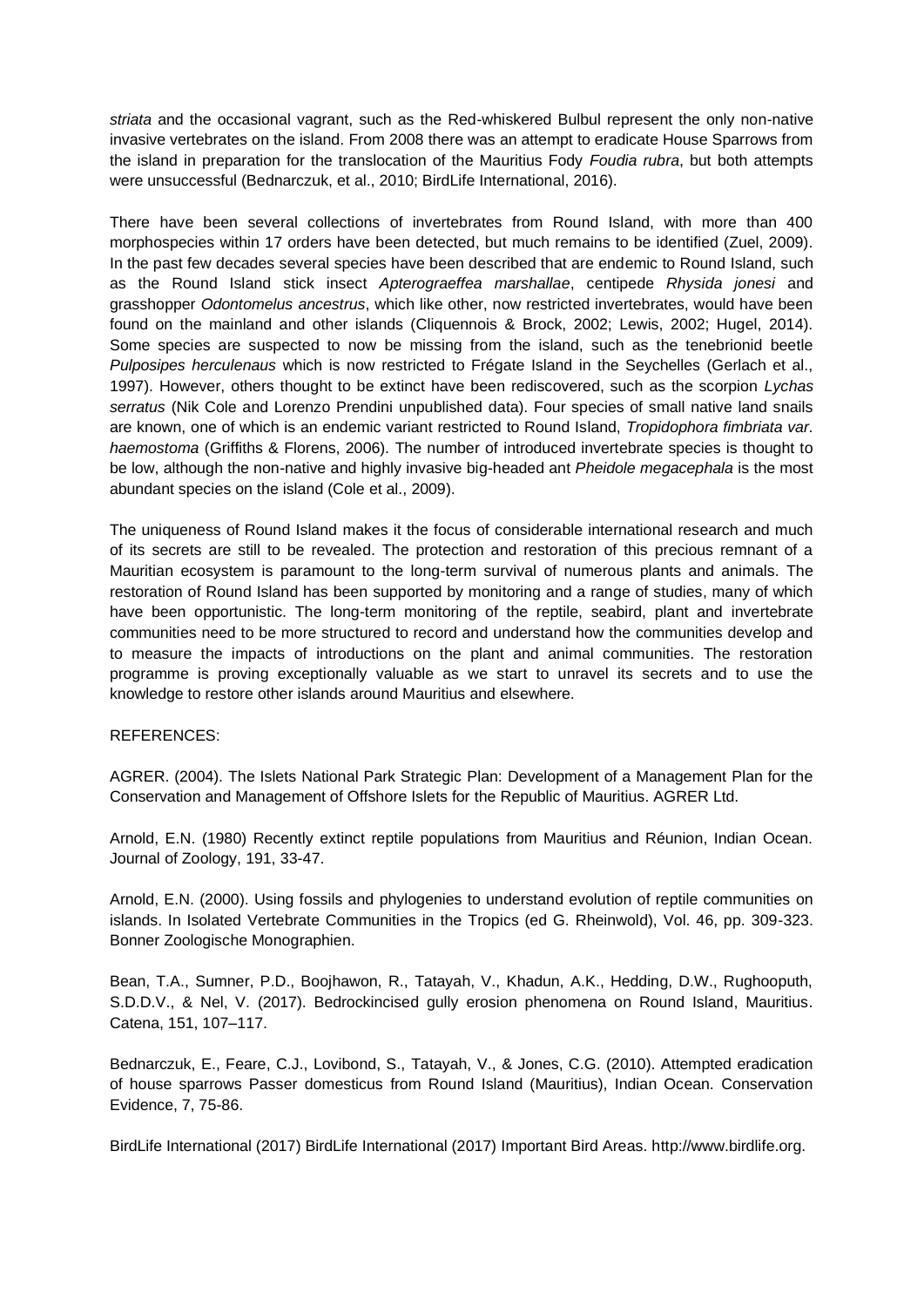BirdLife International. (2016). Foudia rubra. The IUCN Red List of Threatened Species 2016: e.T22719149A94614044.

Brown, R.M., Nichols, R.A., Faulkes, C.G., Jones, C.G., Bugoni, L., Tatayah, V., Gottelli, D., & Jordan, W.C. (2009). Range expansion and hybridization in Round Island petrels (Pterodroma spp.); evidence from microsatellite genotypes. Molecular Ecology, 19(15), 3157-3170.

Bullock, D. (1977). Round Island – a tale of destruction. Oryx, 14(1), 51-58.

Bullock, D.J., North, S.G., Dulloo, M.E., & Thorsen, M. (2002). The impact of rabbit and goat eradication on the ecology of Round Island, Mauritius. In Turning the tide: the eradication of invasive species (eds C.R. Veitch & M.N. Clout), pp. 53-63. Invasive Species Specialist Group, Species Survival Commission, World Conservation Union, Gland, Switzerland.

Cheke, A., & Hume, J. (2008). Lost Land of the Dodo: An Ecological History of Mauritius, Réunion & Rodrigues. Yale University Press.

Cliquennois, N., & Brock, P.D. (2002). Apterograeffea, un nouveau genre de Phasme de la Réunion et de I'île Ronde (Phasmatodea, Platycraninae). Bulletin de la Société entomologique de France, 107, 387–395.

Cole, N. (2009). A Field Guide to the Reptiles and Amphibians of Mauritius. Mauritian Wildlife Foundation, Vacoas, Mauritius.

Cole, N., Goder, M., Vencatasamy, D., Mootoocurpen, R., Le Flohic Gillies, A., Herbert, S., Gamble, F., Ramen, B., Ramjeeawon, D., & Nundlaul, V. (2014). Restoration of Island Ecosystems in Mauritius: The Mauritius Reptile Recovery Programme Annual Report 2014. Jersey, Channel Islands: Durrell Wildlife Conservation Trust.

Cole, N., Jones, C.G., Buckland, S., Jhumka, Z., Mootoocurpen, R., Tatayah, V., Bachraz, V., Nundlaul, V., & Roopa, P. (2009). The reintroduction of endangered Mauritian reptiles. Technical Report, Mauritian Wildlife Foundation, Vacoas, Mauritius.

Cole, N., Mootoocurpen, R. and Nundlaul, V. (2018). Relative density estimates of Round Island's reptiles. Journal of the Royal Society of Arts and Sciences of Mauritius, 1, 1-22.

Gerlach, J., Daszak, P., & Jones, C.G. (1997). On Pulposipes herculenaus Solar 1948 (Tenobrionidae: Coleoptera) on Round Island, Mauritius. Phelsuma, 5, 43-48.

Griffiths, C.J., Hansen, D.M., Jones, C.G., Zuel, N., & Harris, S. (2011). Resurrecting extinct interactions with extant substitutes. Current Biology, 21, 762-765.

Griffiths, C.J., Jones, C.G., Hansen, D.M., Puttoo, M., Tatayah, R.V., Mueller, C.B., & Harris, S. (2010). The use of extant non-indigenous tortoises as a restoration tool to replace extinct ecosystem engineers. Restoration Ecology, 18, 1-7.

Griffiths, C.J., Zuel, N., Jones, C.G., Ahamud, Z., & Harris, S. (2013). Assessing the potential to restore historic grazing ecosystems with tortoise ecological replacements. Conservation Biology, 27, 690-700.

Griffiths, O.L. & Florens, V.F.B. (2006). A field guide to the non-marine molluscs of the Mascarene Islands (Mauritius, Rodrigues and Reunion and the Northern Dependencies of Mauritius). Bioculture Press, Mauritius.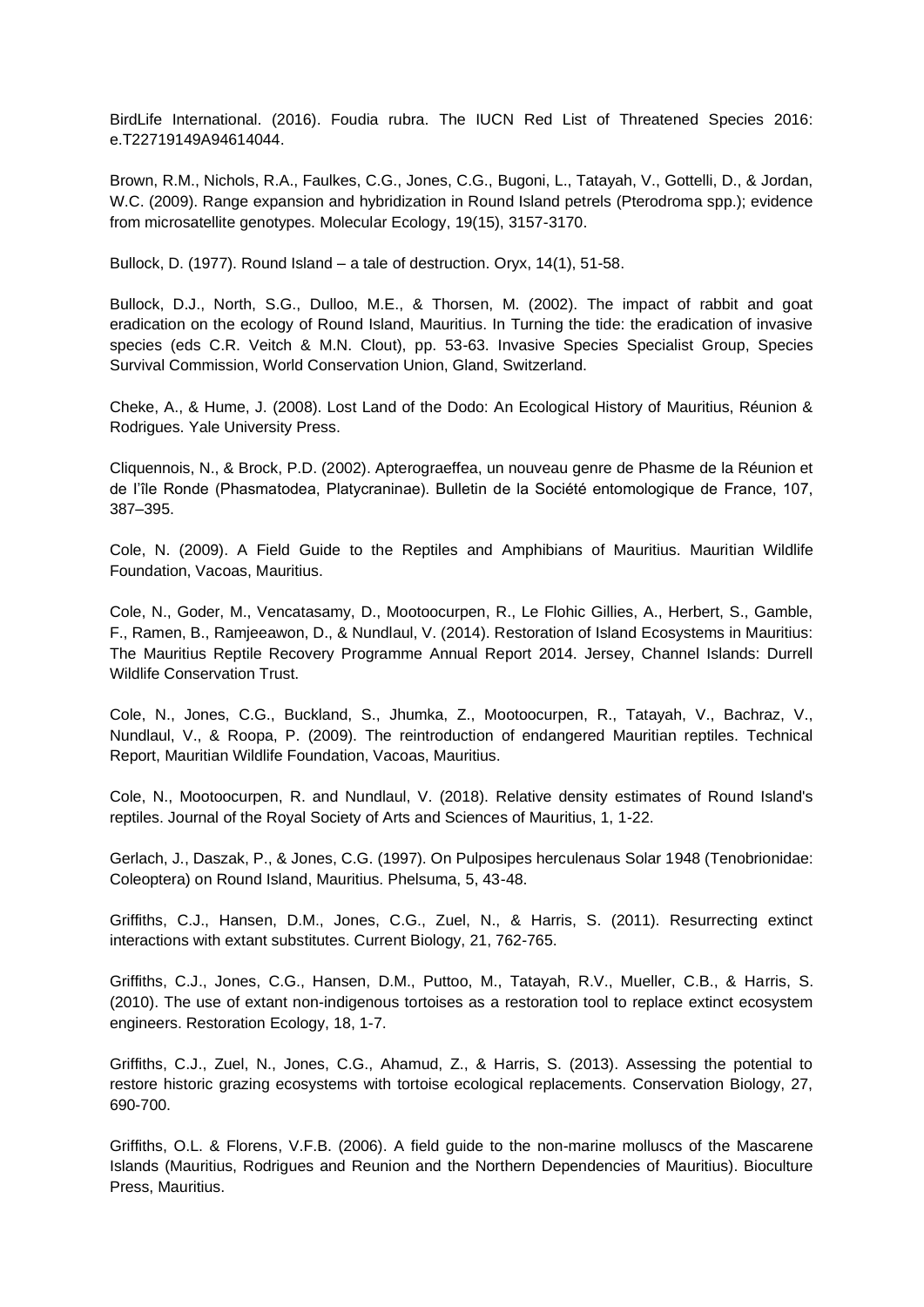Hugel, S. (2014). Grasshoppers of the Mascarene Islands: new species and new records (Orthoptera, Caelifera). Zootaxa, 3900, 399-414.

Islets Taskforce. (2001). Task force report on islets, Ministry of Environment, Government of Mauritius.

Johnston, S. (1993). Round Island soil survey. Unpublished report, Mauritian Wildlife Foundation, Mauritius.

Khadun, A., Goder, M., Tatayah, V., & Bachraz, V. (2008). Round Island Flora Restoration Plan 2008- 2012, Vacoas and Réduit, Mauritius: Mauritian Wildlife Foundation and National Parks and Conservation Service.

Lewis J.G.E. (2002). The scolopendromorph centipedes of Mauritius and Rodrigues and their adjacent islets (Chilopoda:

89

Scolopendromorpha). Journal of Natural History, 36: 79-106.

Lloyd, J.A. (1846). Account of a voyage to Round Island and Serpent Island in December 1844. Transactions of the Natural History Society of Mauritius, August 1845, 154–162.

Merton, D. (1987). Eradication of rabbits from Round Island Mauritius: A conservation success story. Dodo: Journal of the Wildlife Preservation Trusts, 24, 19-43.

Merton, D.V., Atkinson, I.A.E., Strahm, W., Jones, C.G., Empson, R.A., Mungroo, Y., Dulloo, M.E., & Lewis, R. (1989). A management plan for the restoration of Round Island, Mauritius. Mauritius: Unpublished report, Jersey Wildlife Preservation Trust and Ministry of Agriculture, Fisheries and Natural Resources.

Moorhouse-Gann, R.J., Dunn, J.C., de Vere, N., Goder, M., Cole, N., Hipperson, H., & Symondson, W.O.C. (2018) New universal ITS2 primers for high-resolution herbivory analyses using DNA metabarcoding in both tropical and temperate zones. Scientific Reports, 8, 1-15.

MWF-NPCS. (2008). Round Island Management Plan 2008-2012. Mauritian Wildlife Foundation, Vacoas and National Parks and Conservation Service, Réduit, Mauritius.

North, S.G., & Bullock, D.J. (1986). Changes in the vegetation and populations of introduced mammals of Round Island and Gunner's Quoin, Mauritius. Biological Conservation, 37, 99–117.

North, S.G., Bullock, D.J., & Dulloo, M.E. (1994). Changes in the vegetation and reptile populations on Round Island, Mauritius, following eradication of rabbits. Biological Conservation, 67, 21–28.

Safford, R.J. (2001). Mauritius. In Important Bird Areas in Africa and Associated Islands: Priority Sites for Conservation (eds M.I. Evans, & L.D.C. Fishpool), pp 583-596. Pisces Publications; Cambridge: Birdlife International, 2001.

Strahm, W.A. (1993). The conservation and restoration of the flora of Mauritius and Rodrigues. PhD thesis, University of Reading, UK.

Tatayah R.V.V., Birch D., Haverson P., & Zuel N. (2007). Successful transport and quarantine of materials using sealable plastic barrels, Round Island, Mauritius. Conservation Evidence, 4, 13-15. 90